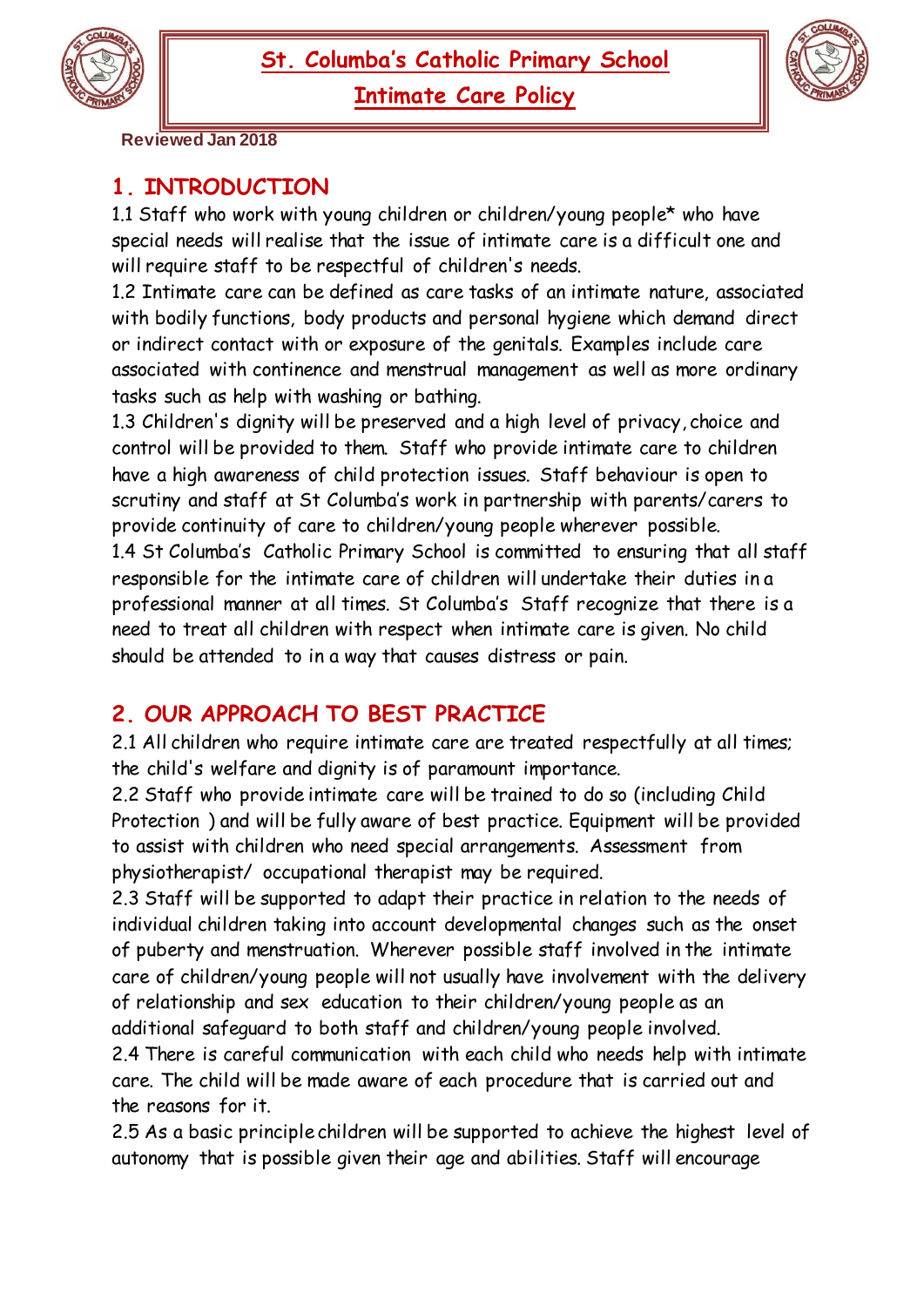each child to do as much for themselves as they can. This may mean, for example, giving the child responsibility for washing themselves. Individual intimate care plans will be drawn up for particular children as appropriate to suit the circumstances of the child. These plans include a full risk assessment to address issues such as moving and handling, personal safety of the child and the carer and health.

2.6 Each child's right to privacy will be respected. Careful consideration will be given to each child's situation to determine how many carers might need to be present when a child needs help with intimate care. Where possible one child will be cared for by one adult unless there is a sound reason for having two adults present. If this is the case, the reasons should be clearly documented. 2.7 Wherever possible the same child will not be cared for by the same adult on a regular basis; there will be a rota of carers known to the child who will take turns in providing care. This will ensure, as far as possible, that over-familiar relationships are discouraged from developing, while at the same time guarding against the care being carried out by a succession of completely different carers.

2.8 Parents/carers will be involved with their child's intimate care arrangements on a regular basis; a clear account of the agreed arrangements will be recorded on the child's care plan. The needs and wishes of children and parents will be carefully considered alongside any possible constraints; e.g. staffing and equal opportunities legislation.

2.9 Each child/young person will have an assigned senior member of staff to act as an advocate to whom they will be able to communicate any issues or concerns that they may have about the quality of care they receive.

## **3. THE PROTECTION OF CHILDREN**

3.1 Education Child Protection Procedures and Inter-Agency Child Protection procedures will be accessible to staff and adhered to.

3.2 Where appropriate, all children will be taught personal safety skills carefully matched to their level of development and understanding.

3.3 If a member of staff has any concerns about physical changes in a child's presentation, e.g. marks, bruises, soreness etc. s/he will immediately report concerns to the appropriate manager/ designated person for child protection. A clear record of the concern will be completed and referred to social care and/or the CDAIU (police) if necessary. Parents will be asked for their consent or informed that a referral is necessary prior to it being made unless doing so is likely to place the child at greater risk of harm. [See Child Protection Policy]. 3.4 If a child becomes distressed or unhappy about being cared for by a particularmember of staff, the matter will be looked into and outcomes recorded.